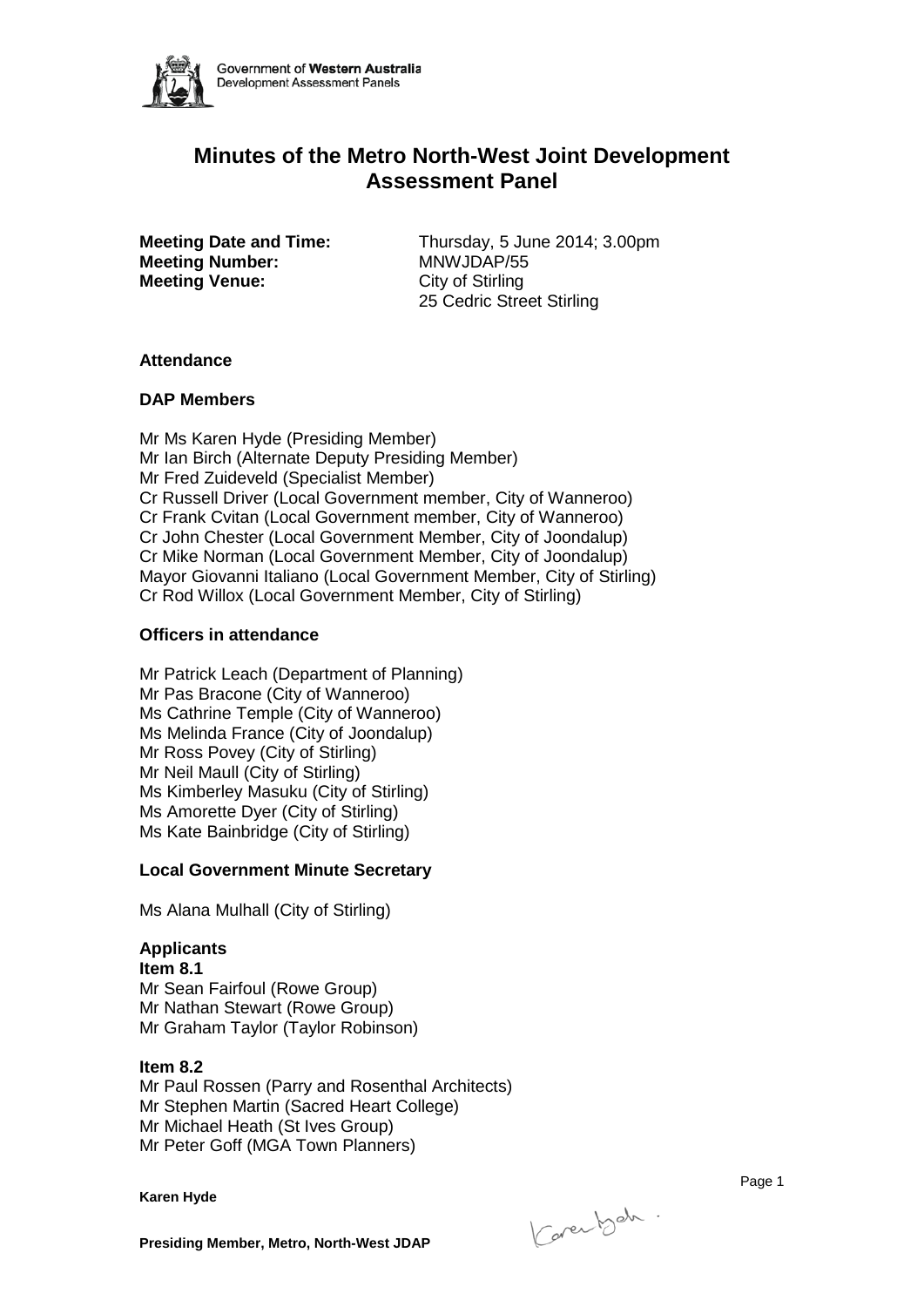

Government of Western Australia Development Assessment Panels

## **Item 8.3** Mr Mark Baker (Meyer Shirecore and Associates) Ms Doreen Ding (Meyer Shirecore and Associates) Mr Andre Gillot (Fast Track Approvals) Mr Carlo Famiano (URP)

**Item 9.1** Mr Tom Hockley (Allerding and Associates)

## **Submitters**

**Item 8.2** Mr Brad Schrader (Pala Management) Mr Martin Atwill Ms Sharon Warnes

**Item 8.3** Mr Julien Kozak

## **Members of the Public**

28 Members of the Public

## **1. Declaration of Opening**

The Presiding Member, Karen Hyde declared the meeting open at 3.00pm on 5 June 2014 and acknowledged the past and present traditional owners and custodians of the land on which the meeting was being held.

The Presiding Member announced the meeting would be run in accordance with the *Development* Assessment *Panel Standing Orders 2012* under the *Planning and Development (Development Assessment Panels) Regulations 2011*.

The Presiding Member advised that the meeting is being audio recorded in accordance with Section 5.16 of the Standing Orders 2012; No Recording of Meeting, which states: *'A person must not use any electronic, visual or audio recording device or instrument to record the proceedings of the DAP meeting unless the Presiding Member has given permission to do so.'* The Presiding Member granted permission for the minute taker to record proceedings for the purpose of the minutes only.

## **2. Apologies**

Mr Paul Drechsler (Deputy Presiding Member).

## **3. Members on Leave of absence**

Nil.

## **4. Noting of minutes**

Minutes of the Metro North-West JDAP meeting No.54 held on 13 May 2014 were noted by DAP members.

**Karen Hyde**

Karenbeh.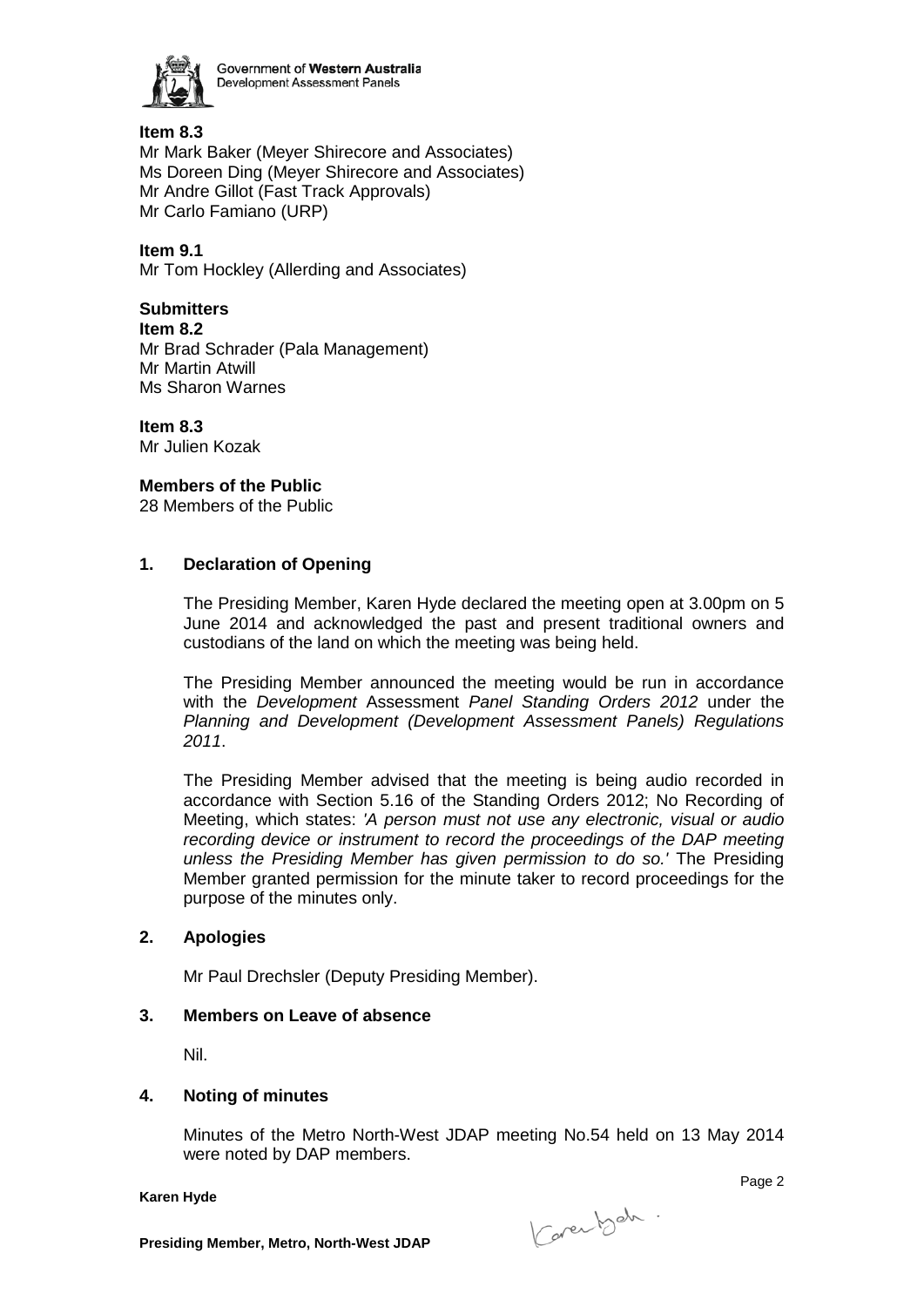

## **5. Disclosure of interests**

Panel members, Cr John Chester and Cr Mike Norman declared an Impartiality Interest in item 8.2 as they attended a meeting on 26 May 2014 with residents who live near the proposed Gymnasium Development at item 8.2.

Panel members, Mayor Giovanni Italiano and Cr Rod Willox declared an Impartiality Interest in item 8.3 as a member of the gallery in attendance related to this item is known to them.

In accordance with section 4.6.1 and 4.6.2 of the Standing Orders 2012, the Presiding Member determined that the members listed above, who have disclosed Impartiality interests, were permitted to participate in discussion and voting on the items.

### **6. Declaration of Due Consideration**

All members declared that they had duly considered the documents.

### **7. Deputations and presentations**

- **7.1** Mr Sean Fairfoul and Mr Graham Taylor (Rowe Group & Taylor Robinson Architects) presenting for the application at item 8.1.
- **7.2** Mr Brad Schrader (Pala Management), Mr Martin Atwill and Ms Sharon Warnes presenting against the application at item 8.2.
- **7.3** Mr Peter Goff (MGA), Mr Paul Rossen (Parry & Rosenthal Architects), Mr Stephen Martin (Sacred Heart College) and Mr Michael Heath (St Ives Group) presenting for the application at item 8.2.
- **7.4** Mr Julien Kozak (on behalf of the residents of Brigitte Beach Apartments, 287 West Coast Highway, Scarborough) presented against the application at item 8.3
- **7.5** Mr Andre Gillot (Meyer Shircore & Associates), Mr Mark Baker (Urban & Rural Perspectives) and Mr Carlo Famiano (Lakecrest Nominees Pty Ltd) presenting for the application at item 8.3.

**Karen Hyde**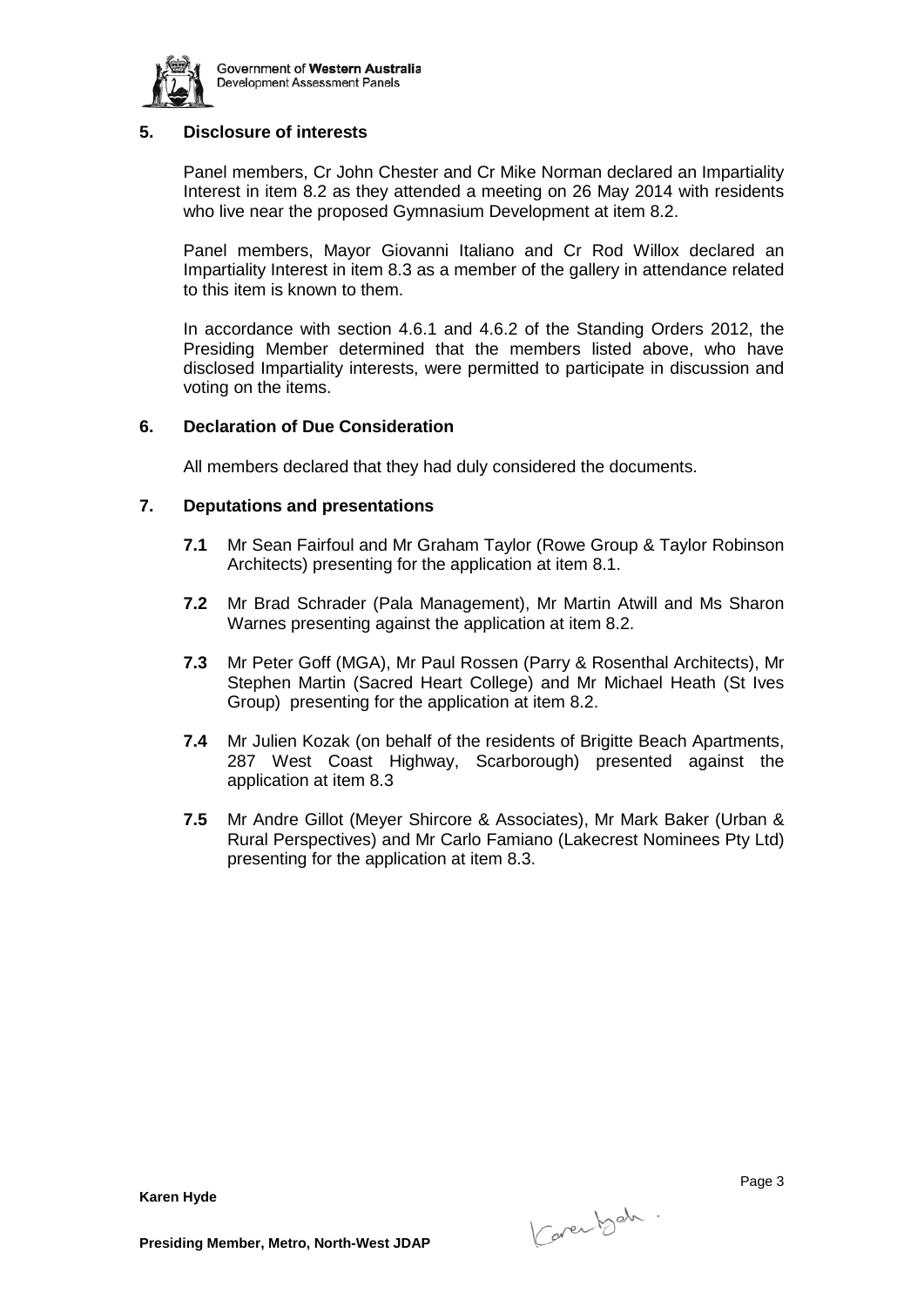

## **8. Responsible Authority reports**

**8.1** Application Details: 'Liquor Store' and 'Mixed-Use' Tenancy (multiple uses) Property Location: Lot 520 (950) Wanneroo Road Wanneroo Applicant: Rowe Group<br>
Cwner: Bieson Pty Lt Bieson Pty Ltd Responsible authority: City of Wanneroo Report date: 23 May 2014 DoP File No: DP/13/00874

### **REPORT RECOMMENDATION / PRIMARY MOTION**

**Moved by:** Mr Ian Birch **Seconded by:** Mr Fred Zuideveld

That the Metro North-West JDAP resolves to:

**Approve** DAP Application reference DP/13/00874 and accompanying plans (Attachment 1) in accordance with the provisions of District Planning Scheme No. 2 of the City of Wanneroo, subject to the following conditions:-

#### **Conditions**

- 1. Revised plans of the development shall be lodged with the City for its approval prior to the commencement of development which address the following:
	- a. Modifications to the setback of the building from the *Eucalyptus grandis* identified in Attachment 4 to ensure the tree can be retrained as part of the proposed development; and
	- b. Reduction in the height of the loading area screening as depicted in Attachment 1c.
- 2. A 1.8 metre high chain link fence shall be erected to protect the *Eucalyptus grandis* identified in Attachment 4 prior to the commencement of construction and shall remain in place until construction has been completed. No development or storage shall occur within this protection zone without the written consent of the City.
- 3. Prior to commencement of construction details of measures to be taken to demonstrate that the proposed development will not detrimentally affect the tree which is to be retained adjacent to the loading dock identified on Attachment 1b shall be submitted and approved by the City.
- 4. The portion of the building indicated in yellow on Attachment 1b shall only be used for the purpose of Liquor Store as defined in the City of Wanneroo's District Planning Scheme No. 2. A change of use from that outlined in this condition will require further approval from the City of Wanneroo.

**Karen Hyde**

Karenbeh.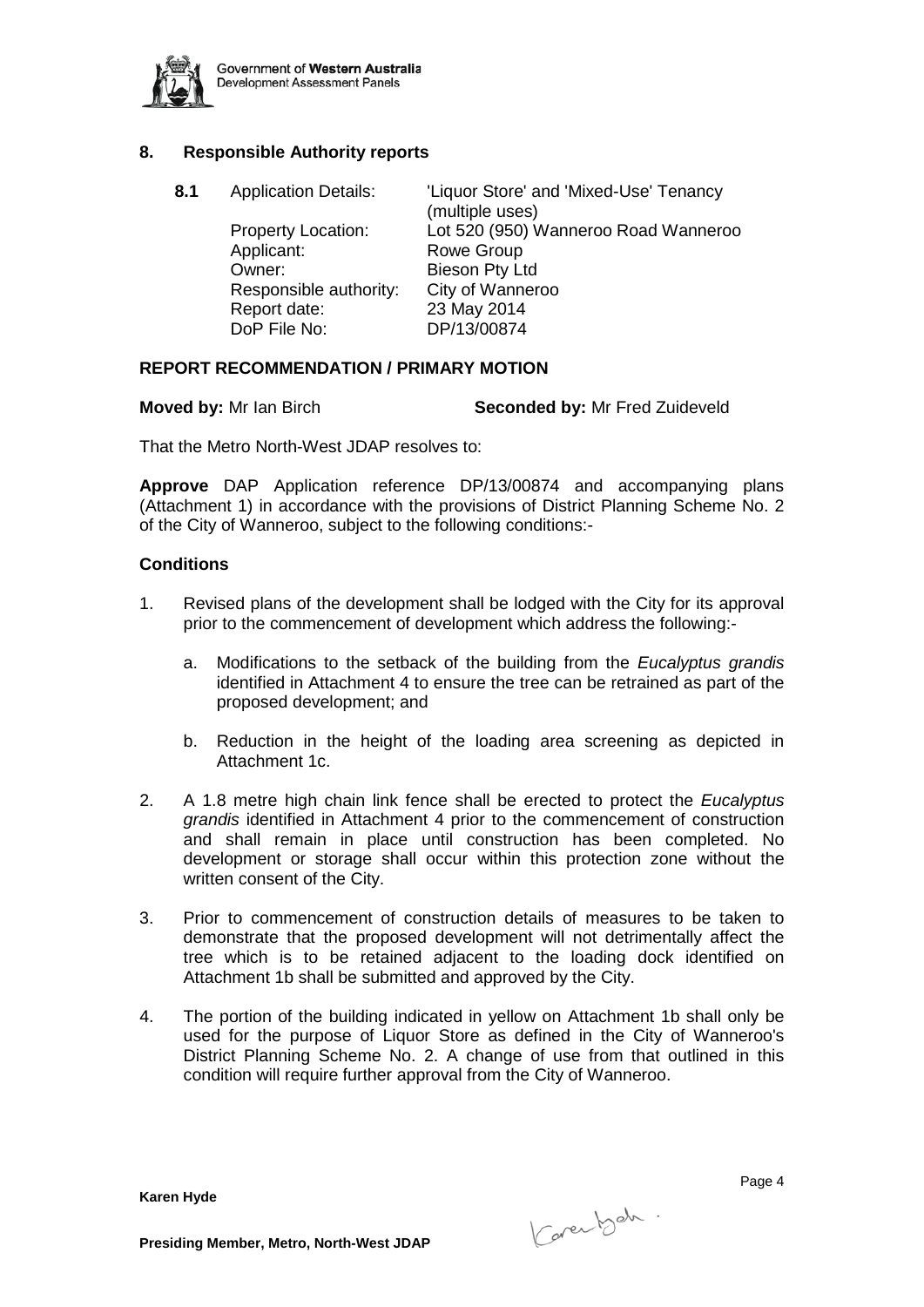

- 5. The portion of the building indicated in green on Attachment 1b shall only be used for the purpose of a Bakery, Bank, Beauty Parlour, Consulting Room, Convenience Store, Costume Hire, Dry Cleaning Premises, Hairdresser, Laundromat, Laundry, Lunch Bar, Office, Pharmacy, Restaurant, Shop, Take Away Food Outlet or Video Hire as defined in the City of Wanneroo's District Planning Scheme No. 2. A change of use from that outlined in this condition will require further approval from the City of Wanneroo.
- 6. Parking areas and driveways shall be designed and constructed in accordance with the Australian Standard for Offstreet Carparking (AS2890), and shall be drained, sealed and marked and thereafter maintained to the satisfaction of the City.
- 7. The parking areas and associated access indicated on the approved plans shall not be used for the purpose of storage or obstructed in any way at any time, without the prior approval of the City.
- 8. Detailed landscaping and reticulation plans for the site shall be submitted for approval by the City within 30 days of the date of this approval. Planting and installation shall be in accordance with the approved plans and shall be completed prior to occupation of the development.
- 9. A construction management plan shall be submitted by the proponent and approved by the City prior to the commencement of any works on site. This plan is to detail how construction will be managed to minimise disruption in the area and shall include:
	- The delivery of and delivery times for materials and equipment to the site;
	- Storage of materials and equipment on site;
	- Parking arrangements for contractors and sub-contractors
	- The impact on traffic movement;
	- Days and times of construction; and
	- Any other matter required by the City.

## **Advice Note**

1. This decision constitutes planning approval only and is valid for a period of two (2) years from the date of approval. If the development is not substantially commenced within the two year period, the approval shall lapse and be of no further effect. Where an approval has so lapsed, no development shall be carried out without further approval of the City having been first sought and obtained.

## **AMENDING MOTION**

**Moved by:** Mr Fred Zuideveld **Seconded by:** Mr Ian Birch

That Conditions 1 and 2 be deleted.

**REASON:** The tree is not consistent with the built form.

**The Amending Motion was put and CARRIED (4/1).**

**Karen Hyde**

e de la provincia de la construcción de la construcción de la construcción de la construcción de la construcció

**Presiding Member, Metro, North-West JDAP**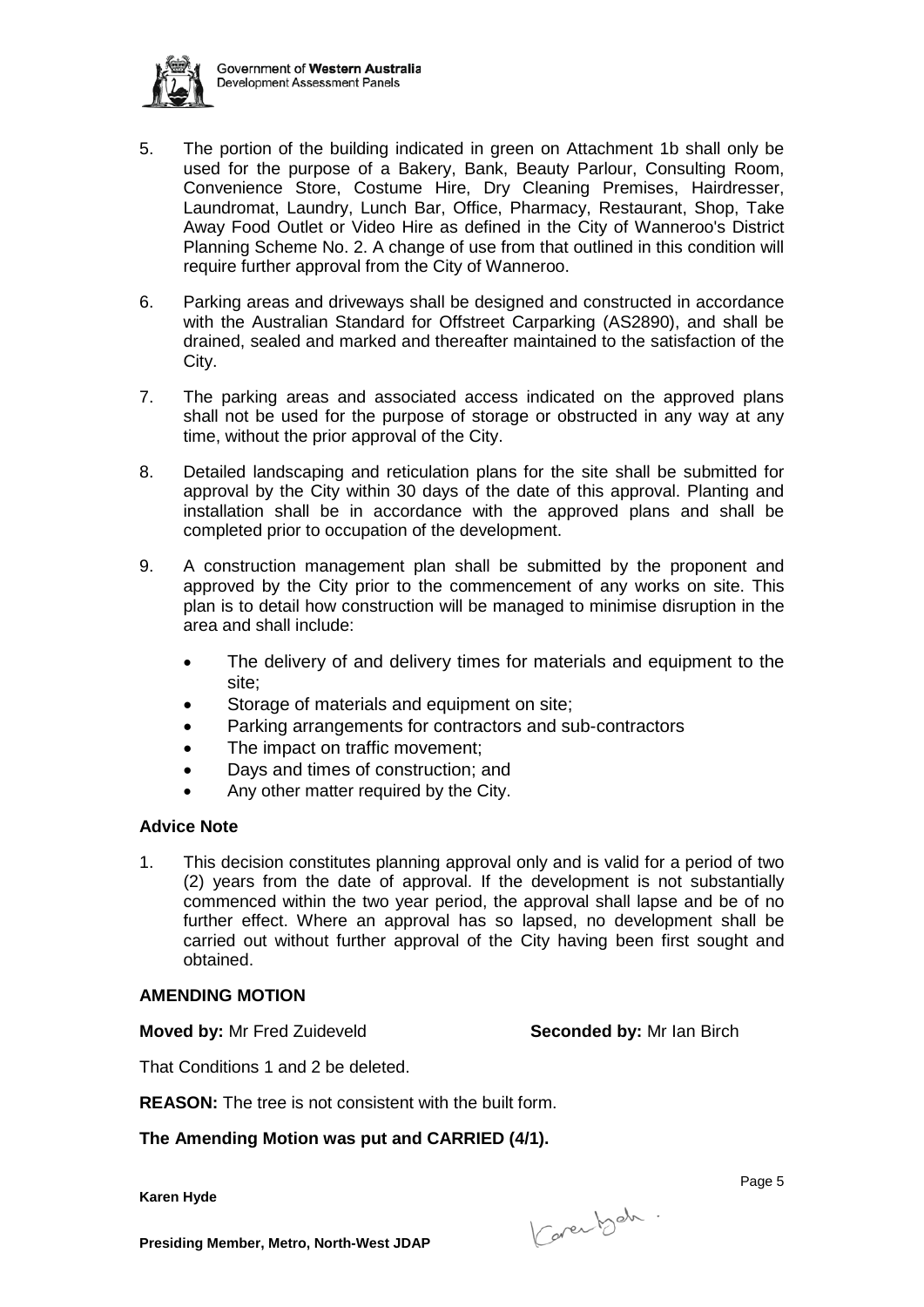

For: Cr Russell Driver, Cr Frank Cvitan and Mr Fred Zuideveld Against: Ms Karen Hyde

## **AMENDING MOTION**

**Moved:** Mr I Birch **Seconded:** Ms K Hyde

That condition 8 (renumbered as condition 6 in accordance with the deletion of conditions 1and 2). be amended to read as follows:

'Detailed landscaping and reticulation plans for the site shall be submitted for approval by the City prior to the application for a building permit. Planting and installation shall be in accordance with the approved plans and shall be completed prior to occupation of the development and thereafter maintained.'

**REASON:** For clarity of timeframes.

### **The Amended Motion was put and CARRIED UNANIMOUSLY.**

#### **AMENDING MOTION**

**Moved:** Ms K Hyde **Seconded**: Mr I Birch

New condition 8 is added that reads as follows:

'Signage for the proposed development shall be in accordance with the approved plans. No other signage shall be erected on the subject lot for the proposed development without the prior approval of the City.'

New condition 9 is added that reads as follows:

'An onsite storm water drainage system sufficient to contain a one in hundred year storm event over 24 hours must be provided. Plans illustrating the system proposed shall be submitted for approval when application is made for a building license and the systems shall be installed during the construction and development.'

New advice note 2 is added that reads as follows:

'This development abuts Wanneroo Rd which is identified as a primary regional road and the proponent is reminded that no earth works should encroach on to or drainage be discharged into the Wanneroo Road reserve.'

**REASON:** For clarification of development issues raised in R13 request and response.

#### **Amending motion was put and CARRIED UNANIMOUSLY.**

#### **PRIMARY MOTION (AS AMENDED)**

That the Metro North-West JDAP resolves to:

**Karen Hyde**

Karenbeh.

e de la provincia de la provincia de la provincia de la provincia de la provincia de la provincia de la provinc

**Presiding Member, Metro, North-West JDAP**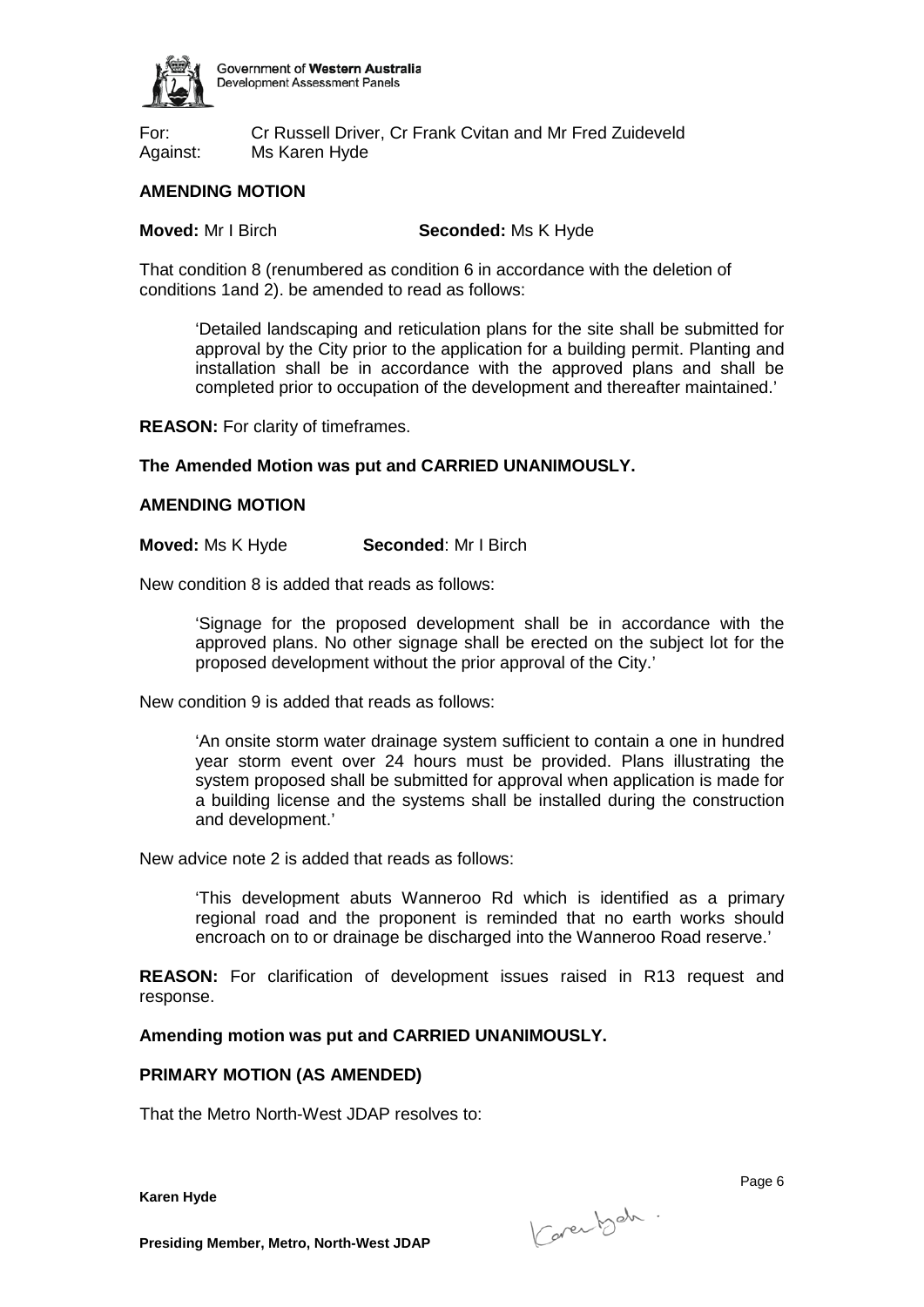

**Approve** DAP Application reference DP/13/00874 and accompanying plans (Attachment 1) in accordance with the provisions of District Planning Scheme No. 2 of the City of Wanneroo, subject to the following conditions:-

## **Conditions**

- 1. Prior to commencement of construction details of measures to be taken to demonstrate that the proposed development will not detrimentally affect the tree which is to be retained adjacent to the loading dock identified on Attachment 1b shall be submitted and approved by the City.
- 2. The portion of the building indicated in yellow on Attachment 1b shall only be used for the purpose of Liquor Store as defined in the City of Wanneroo's District Planning Scheme No. 2. A change of use from that outlined in this condition will require further approval from the City of Wanneroo.
- 3. The portion of the building indicated in green on Attachment 1b shall only be used for the purpose of a Bakery, Bank, Beauty Parlour, Consulting Room, Convenience Store, Costume Hire, Dry Cleaning Premises, Hairdresser, Laundromat, Laundry, Lunch Bar, Office, Pharmacy, Restaurant, Shop, Take Away Food Outlet or Video Hire as defined in the City of Wanneroo's District Planning Scheme No. 2. A change of use from that outlined in this condition will require further approval from the City of Wanneroo.
- 4. Parking areas and driveways shall be designed and constructed in accordance with the Australian Standard for Offstreet Carparking (AS2890), and shall be drained, sealed and marked and thereafter maintained to the satisfaction of the City.
- 5. The parking areas and associated access indicated on the approved plans shall not be used for the purpose of storage or obstructed in any way at any time, without the prior approval of the City.
- 6. Detailed landscaping and reticulation plans for the site shall be submitted for approval by the City prior to the application for a building permit. Planting and installation shall be in accordance with the approved plans and shall be completed prior to occupation of the development and thereafter maintained.
- 7. A construction management plan shall be submitted by the proponent and approved by the City prior to the commencement of any works on site. This plan is to detail how construction will be managed to minimise disruption in the area and shall include:
	- The delivery of and delivery times for materials and equipment to the site;
	- Storage of materials and equipment on site;
	- Parking arrangements for contractors and sub-contractors
	- The impact on traffic movement;
	- Days and times of construction; and
	- Any other matter required by the City.

**Karen Hyde**

Carentsch.

Page 7 (1992) and the contract of the contract of the contract of the contract of the contract of the contract of the contract of the contract of the contract of the contract of the contract of the contract of the contract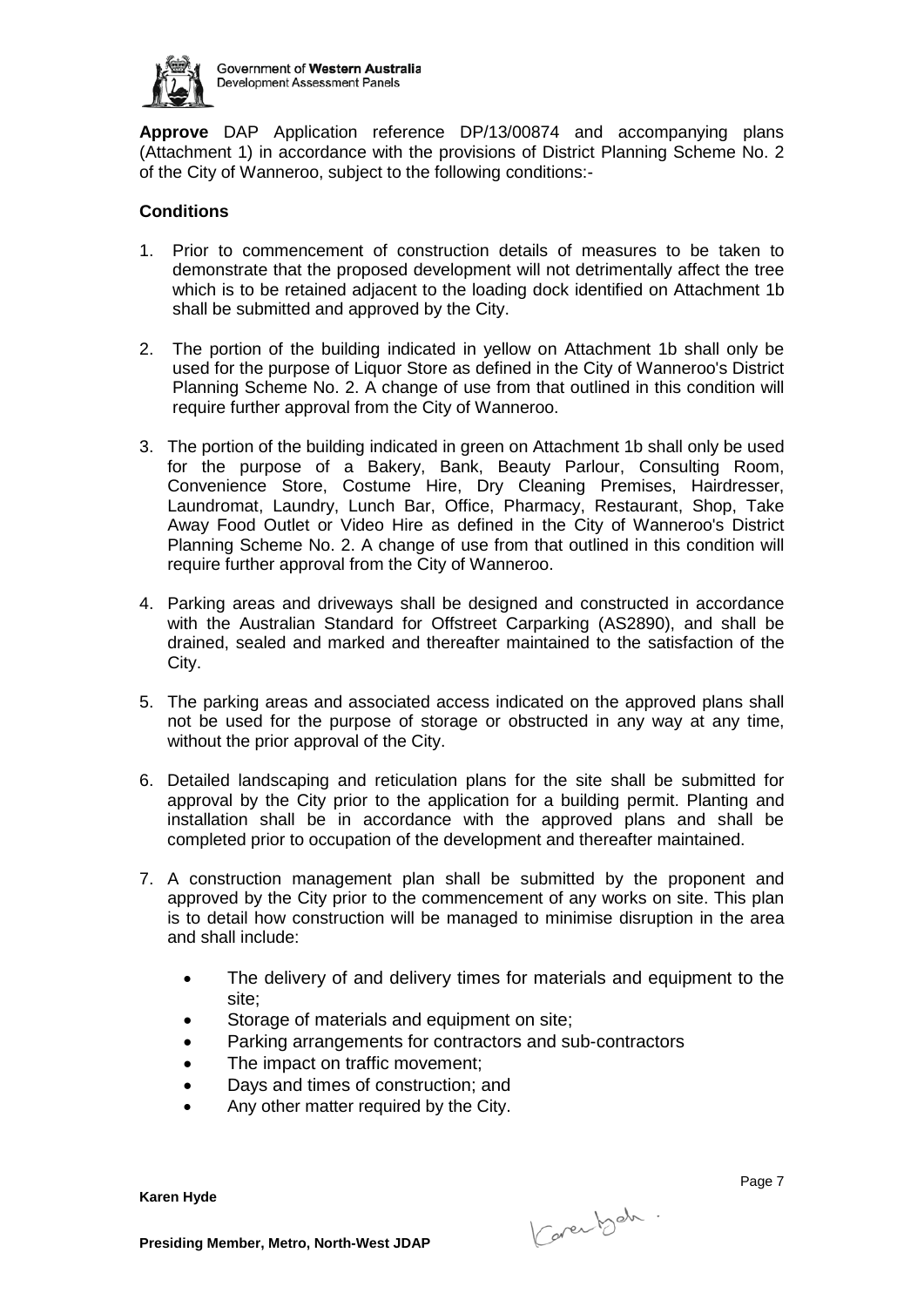

- 8. Signage for the proposed development shall be in accordance with the approved plans. No other signage shall be erected on the subject lot for the proposed development without the prior approval of the City.
- 9. An onsite storm water drainage system sufficient to contain a one in hundred year storm event over 24 hours must be provided. Plans illustrating the system proposed shall be submitted for approval when application is made for a building license and the systems shall be installed during the construction and development

#### **Advice Note**

- 1. This decision constitutes planning approval only and is valid for a period of two (2) years from the date of approval. If the development is not substantially commenced within the two year period, the approval shall lapse and be of no further effect. Where an approval has so lapsed, no development shall be carried out without further approval of the City having been first sought and obtained.
- 2. This development abuts Wanneroo Rd which is identified as a primary regional road and the proponent is reminded that no earth works should encroach on to or drainage be discharged into the Wanneroo Road reserve.

## **The Primary Motion (as amended) was put and CARRIED UNANIMOUSLY.**

*Cr Russell Driver and Cr Frank Cvitan left the meeting at 3.29pm.*

*Mayor Giovanni Italiano and Cr Rod Willox arrived at the meeting at 4.30pm.*

| 8.2 | <b>Application Details:</b> | Educational Establishment (Gymnasium          |
|-----|-----------------------------|-----------------------------------------------|
|     |                             | Addition)                                     |
|     | <b>Property Location:</b>   | Lot 803 (15) Hocking Parade, Sorrento (Sacred |
|     |                             | Heart College)                                |
|     | Applicant:                  | <b>MGA Town Planners</b>                      |
|     | Owner:                      | Roman Catholic Archbishop of Perth            |
|     | Responsible authority:      | City of Joondalup                             |
|     | Report date:                | 30 May 2014                                   |
|     | DoP File No:                | DP13/00954                                    |
|     |                             |                                               |

#### **REPORT RECOMMENDATION / PRIMARY MOTION**

**Moved by:** Cr John Chester **Seconded by:** Cr Mike Norman

That the Metro North West JDAP resolves to:-

**Refuse** DAP Application DP13/00954 and accompanying plans (refer Attachment 3) in accordance with Clause 6.9 of the City of Joondalup District Planning Scheme No.2, for the following reasons:

1. The proposed development does not meet the objective of the City's policy *Height of buildings within the coastal area (non-residential zones)* as it does not enhance the amenity and streetscape character of the surrounding area by virtue of its height and bulk given its location.

**Karen Hyde**

Karenbeh.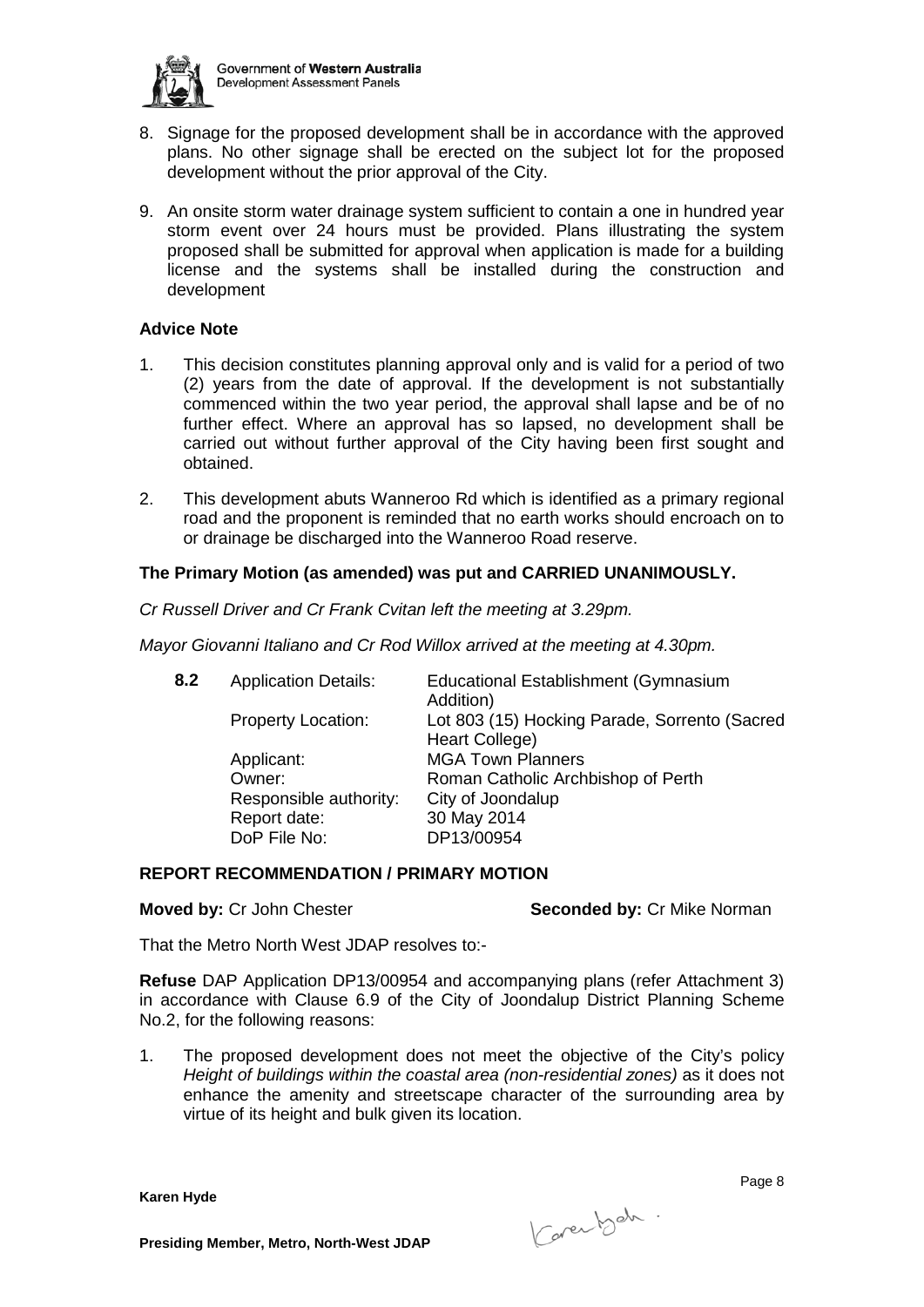

2. The proposed development does not meet the objective of the City's policy *Height of buildings within the coastal area (non-residential zones)* as it will result in a detrimental impact on the amenity of the locality, particularly on residential properties to the north of the site and from Bahama Close as a result of excessive height and building bulk, and a significant loss of the overall

## **The Primary Motion was put and CARRIED** (**4/1).**

For: Cr Mike Norman, Cr John Chester, Mr Fred Zuideveld and Ms Karen Hyde

Against: Mr Ian Birch

*Cr John Chester and Cr Mike Norman left the meeting at 4.50pm.*

| <b>Application Details:</b> | Residential Development - 20 units    |
|-----------------------------|---------------------------------------|
| Property Location:          | Lots 1 & 2 (285&285A) West Coast Hwy, |
|                             | Scarborough                           |
| Applicant:                  | Meyer Shircore & Associates           |
| Owner:                      | Lakecrest Nominees Pty Ltd            |
| Responsible authority:      | City of Stirling                      |
| Report date:                | Not yet received at time of Agenda    |
|                             | Publication                           |
| DoP File No:                | DP/14/00213                           |
|                             |                                       |

## **ALTERNATE RECOMMENDATION**

**Moved by:** Mayor Giovanni Italiano **Seconded by:** Cr Rod Willox

That the Metropolitan North-West JDAP resolves to:-

**Approve** DAP Application reference DA14/00213 and accompanying plans (ATTACHMENT 1) with the following conditions:

a. Notifications on the Certificate of Title of each Strata Lot shall be required to notify prospective purchasers of the ultimate access point from the rear of the property. This notification shall be placed on Certificate of Titles pursuant to 70A of the Transfer of Land Act 1893, and shall read as follows:

"Ultimate access for this property shall be derived from the rear of the property, ingressing and egressing from The Esplanade".

- b. Unless otherwise specified all costs of and incidental to the satisfaction of these conditions must be paid by the owner including, without limitation, the City's legal costs and all registration fees and stamp duty (if any).
- c. Where the satisfaction of any condition requires the preparation of a notification, such notification shall be prepared by the City's solicitors McLeods & Co. (See Advice Note a.)
- d. Revised plans shall be submitted to Main Roads and the City of Stirling demonstrating how the proposed development can be retrofitted to allow

**Karen Hyde**

Carentsch.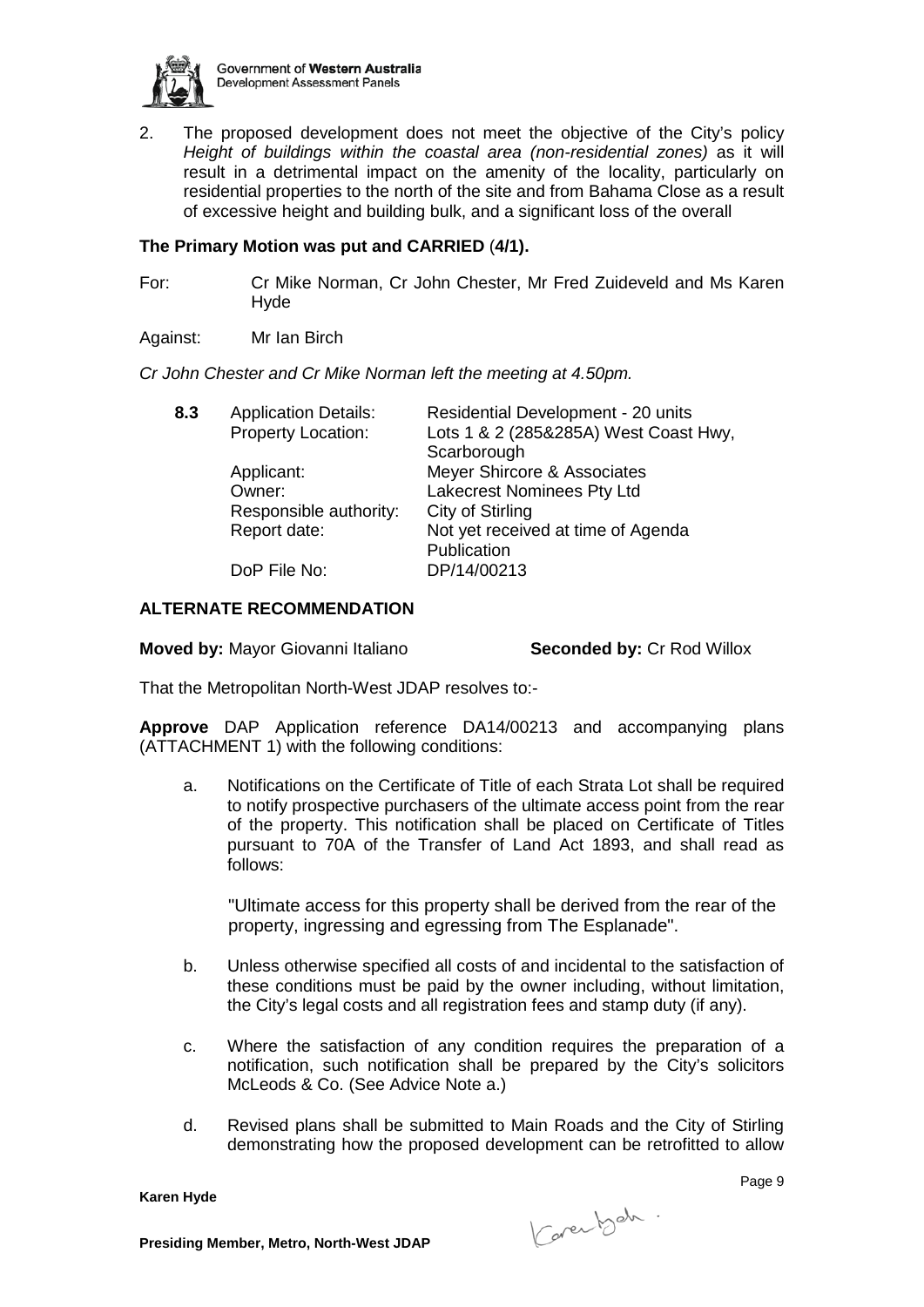

access from the rear of the property. It should also be a requirement of the revised plan to show how the two resident car parking bays impacted by the proposed access from the rear will be relocated and how future and interim services, such as garbage collection, will access the site. This revised plan may be subject to modifications required by the identified authorities and shall be required to be approved prior to work commencing on Lot 156 West Coast Highway.

- e. An easement in gross shall be placed on the rear boundary of Lot 156, covering its full length, and be 2.75m in width to create a Right of Way and allow for public access to and from Lot 156 West Coast Highway.
- f. No earthworks or fixed components of the final built structure shall encroach onto or over the land required for the introduction of the ultimate access way.
- g. The applicant shall bond funds with the City of Stirling for the construction and implementation of the Right of Way required for ultimate access to The Esplanade. These funds will need to cover all expenses for the introduction of the Right of Way as constructed over the easement in gross covering Lot 156 West Coast Highway, directly benefitting the applicants Lot.
- h. No stormwater drainage shall be discharged onto the West Coast Highway road reservation.
- i. Any damage done to the existing verge and its vegetation shall be made good at the full expense of the applicant.
- j. Payment of a cash in lieu for car parking contribution (construction cost) of \$62,500 (2.5 bays x \$25,000 in accordance with Clause 6.9.9 (b) of the Local Planning Scheme No.3 and in accordance with the City's Local Planning Policy 5.6 (*Scarborough Redevelopment Zone Design Guidelines*) prior to occupation.
- k. A transport noise assessment in accordance with the WAPC State Planning Policy 5.4 "*Road and Rail Transport Noise and Freight Considerations in Land Use Planning*" is to be submitted to Main Roads WA. (See Advice Note c.)
- l. The balconies for the first floor and second floor type 1A, 1B and 2 units are to be visually screened not less than 1.6m above the Finished Floor Level to prevent overlooking to the northern neighbouring properties' outdoor living areas.
- m. All privacy screening is to be visually impermeable and to comply in all respects with the requirements of clause 6.4.1 of the Residential Design Codes (Visual Privacy).
- n. The existing footpath is not to be removed or modified in any way.

**Karen Hyde**

Karenbeh.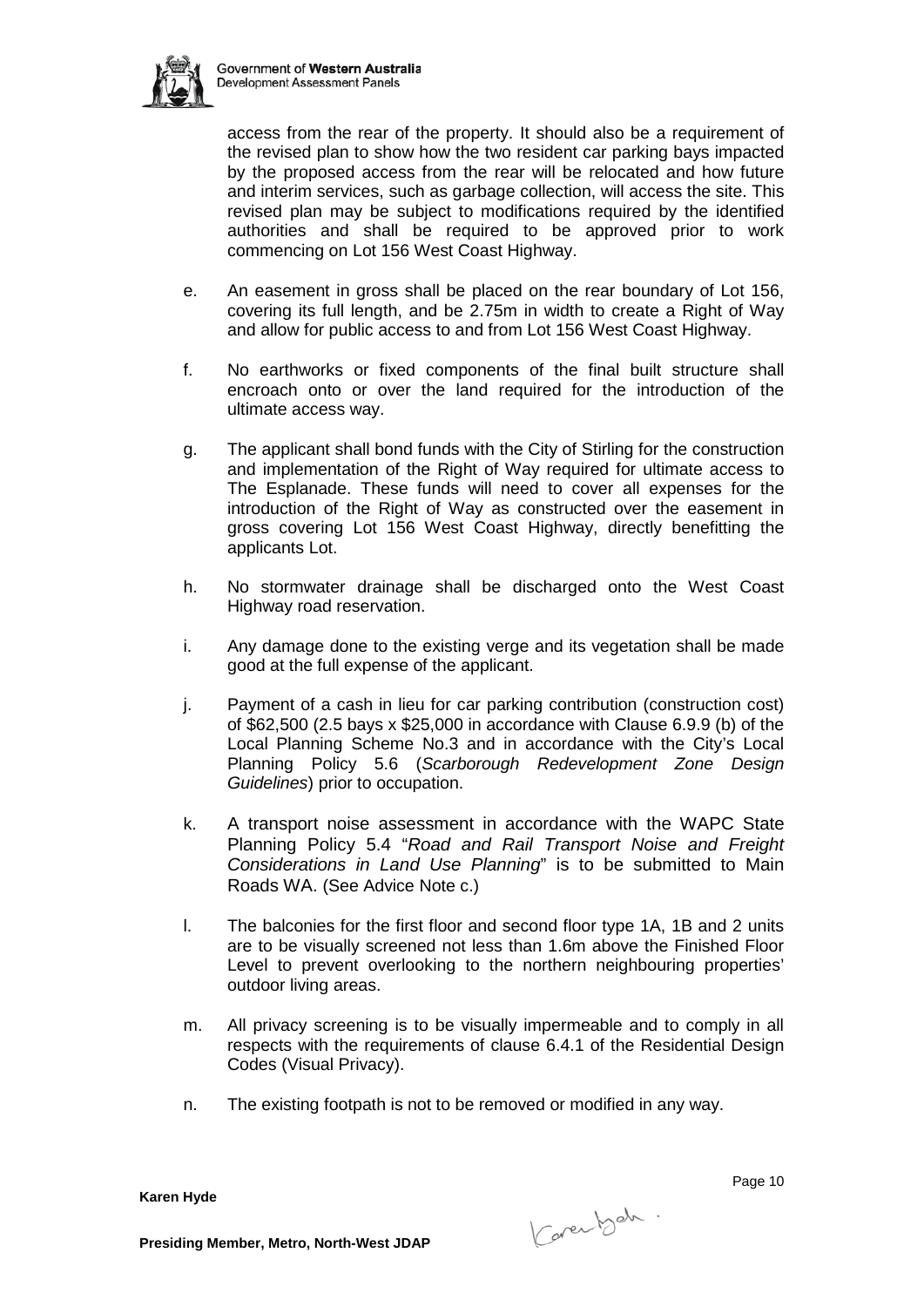

- o. The provision of two (2) street trees by the City in the verge adjacent to the subject property at the Cost of the landowner. The cost of \$880 is to be paid prior to the issue of a building permit.
- p. A Site Management Plan is to be submitted detail proposals for the safe and efficient management of bulk earthworks and construction management associated with this site to the satisfaction of the Manager of Approvals. The Site Management Plan must also address dust, noise, waste management, storage of materials, traffic, pedestrian and site safety/security. The Site Management Plan is to be complied with for the duration of the construction of the development.
- q. Vehicular parking manoeuvring and circulation areas indicated on the approved plan being sealed and drained, the 23 parking spaces being marked out and maintained in good repair to the satisfaction of the City.
- r. The three (3) visitor parking spaces being provided on site are to be permanently marked for the exclusive use of visitor's parking to the satisfaction of the City.
- s. Pedestrian pathways providing wheelchair accessibility connecting all entries to buildings with the public footpath and car parking areas to the satisfaction of the City.
- t. Adequate lighting being provided to communal pathways and parking areas to the satisfaction of the City.
- u. Any on-site clothes drying facilities being screened from public view.
- v. All driveways, parking and manoeuvring areas are to be constructed of brick paving, drained and maintained to the City's satisfaction. Alternative finishes such as concrete or bitumen are acceptable if it has a decorative type finish to the satisfaction of the City.
- w. No walls fences or letterboxes above 0.75 metres in height to be constructed within 1.5 metres of where;
	- i. walls or fences adjoin vehicular access points to the site, or
	- ii. a driveway meets a public street, or
	- iii. two streets intersect,

unless the further approval of Council is obtained.

- x. All land indicated as landscaped area on the approved plan being developed on practical completion of the building/s to the satisfaction of the City. All landscaped areas are to be maintained in good condition thereafter.
- y. The proposed crossover/s shall be designed and constructed in accordance with the City's Crossover Policy to the satisfaction of the Manager Engineering Operations.

**Karen Hyde**

Carentsch.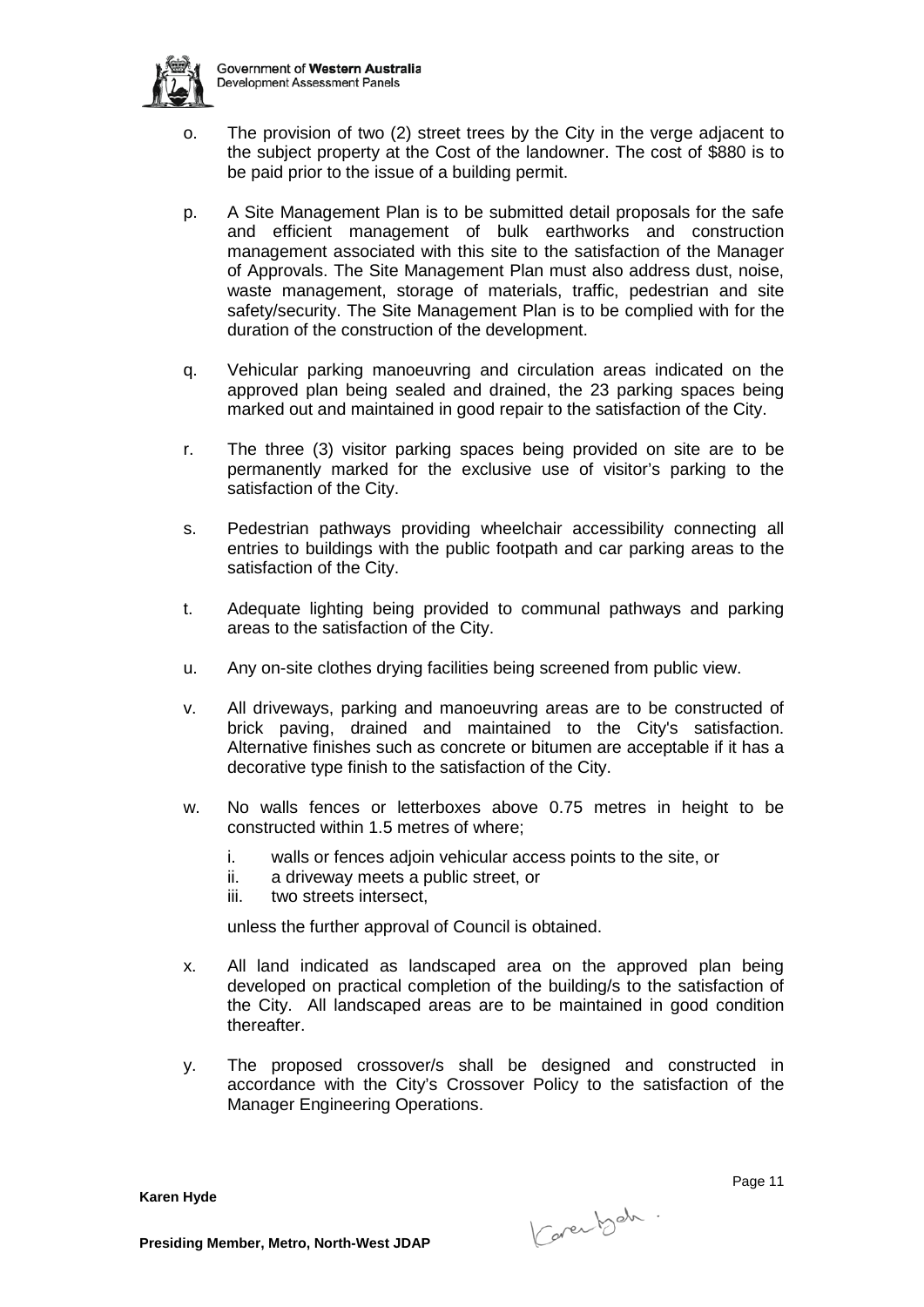

- z. Any existing crossovers not included as part of the proposed development on the approved plan are to be removed. New kerbing and verge to be reinstated to the satisfaction of the City.
- aa. All boundary fencing behind the front setback line is to accord with the provisions of the City's Local Laws pertaining to the provision of a sufficient fence.
- bb. The boundary walls not to exceed the heights shown on the approved drawings. The surface finish of the wall facing a neighbour should be to the satisfaction of the adjoining neighbour or, in the case of a dispute, to the satisfaction of the City.
- cc. All eaves to the proposed development maintain a minimum setback of 750mm from the boundary.
- dd. Stormwater from all roofed and paved areas to be collected and contained on site.

## **Advice Notes**

- a. In the preparation of any legal agreement or notification required by these conditions, the City's solicitors act for the City. You are advised to take your own legal advice in connection with any documentation prepared in connection with these conditions.
- b. The street address for this development will be: Units  $1 20$  / HN 285 West Coast Highway, Scarborough: as indicated on the approved plan. On completion of the development, these numbers must be clearly displayed on the letter boxes and be visible from the street
- c. The applicant is advised to liaise with Main Roads WA (9323 4544) with respect to the satisfaction of conditions 'd', 'f', and 'k'.
- d. With regard to condition 'g', the amount to be held as a bond for construction of the rear right-of-way is yet to be confirmed. The amount is to be confirmed prior to the lodgement of a building permit.
- e. If the development the subject of this approval is not substantially commenced within a period of two years, or such other period as specified in the approval after the date of the determination, the approval shall lapse and be of no further effect.
- f. Where an approval has so lapsed, no development shall be carried out without the further approval of the Council having first been sought and obtained.
- g. Except where the land the subject of this approval is the subject of a notice under Clause 32 of the Metropolitan Region Scheme or is reserved by that Scheme, this approval shall be deemed to be an approval under the Metropolitan Region Scheme.

**Karen Hyde**

Karenbeh.

Page 12 and the contract of the contract of the contract of the contract of the contract of the contract of the contract of the contract of the contract of the contract of the contract of the contract of the contract of th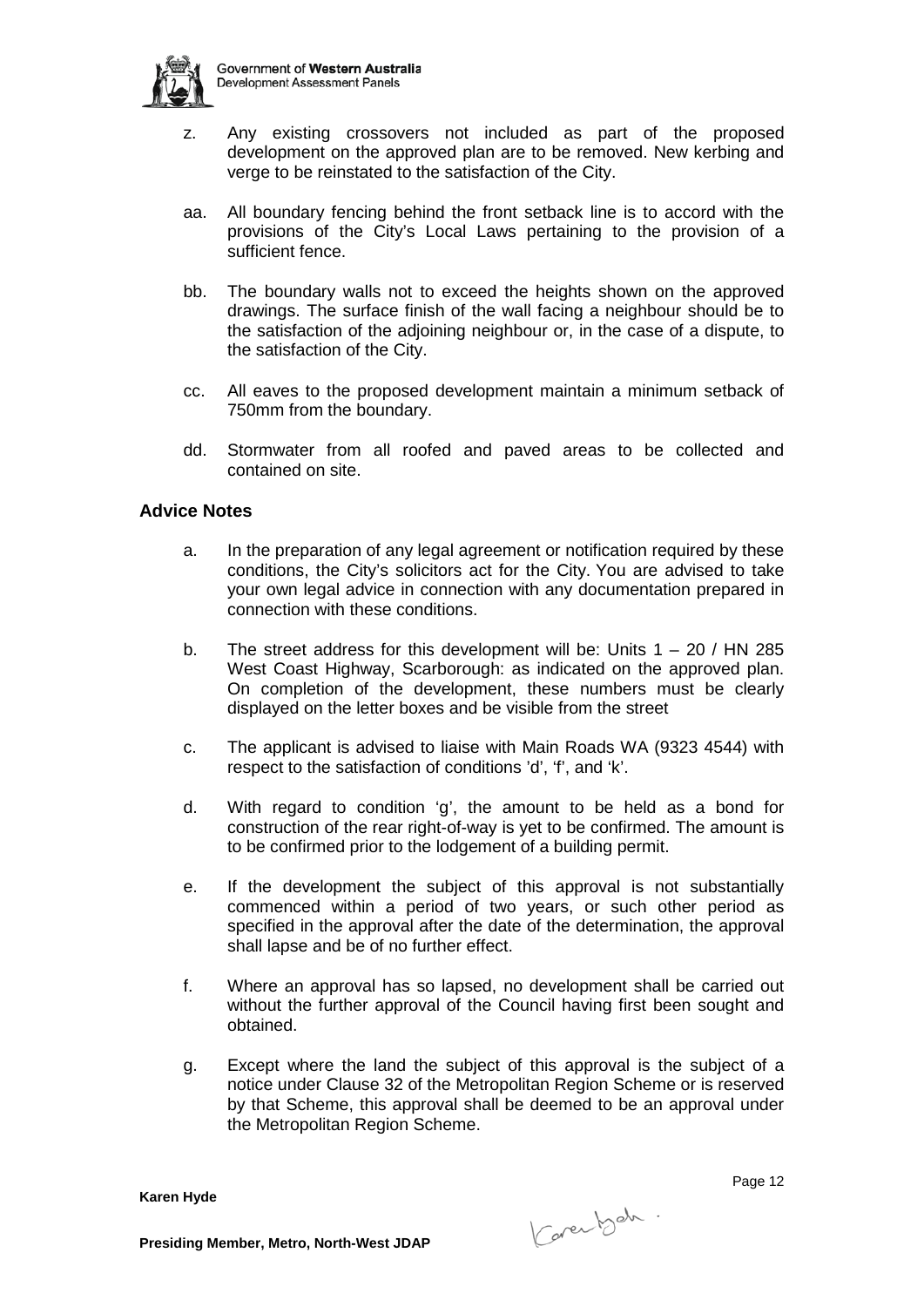

- h. This is a Development Approval made under the City of Stirling's Local Planning Scheme No. 3 and related policies. It is not a building licence or an approval to commence or carry out development under any other law. It is the responsibility of the applicant to obtain any other necessary approvals, consents and licenses required under any other law, and to commence and carry out development in accordance with all relevant laws.
- i. This approval is not an authority to ignore any constraint to development on the land, which may exist through statute, regulation, contract or on title, such as an easement or restrictive covenant. It is the responsibility of the applicant and not the City to investigate any such constraints before commencing development. This approval will not necessarily have regard to any such constraint to development, regardless of whether or not it has been drawn to the City's attention.
- j. Development is to comply in all respects with the attached approved plan which have been stamped accordingly.
- k. The applicant is responsible for ensuring that all lot boundaries as shown on the approved plans are correct.
- l. Compliance with the provisions of the Building Code of Australia.
- m. In areas where power is supplied by overhead street mains new installations must be serviced by underground service mains to the satisfaction of Western Power.
- n. Noisy Construction Work outside the period 7.00 am to 7.00 pm Monday to Saturday and at any time on Sundays and Public Holidays is not permitted unless an approved Noise Management Plan for the construction site has been issued.
- o. Submission of acceptable plans showing the details of paving, stormwater drainage and disposal with the Building Permit Application. Such plans and any other stormwater drainage requirements and/or conditions of approval are to be to the satisfaction of the Manager, Engineering Operations.
- p. Connection to Deep Sewer in the locality.

## **AMDENDING MOTION**

**Moved by:** Ms Karen Hyde **Seconded by:** Mr Ian Birch

That an additional condition ee. be added as follows:

'Treatment to the roof garden which incorporates soft landscapes and areas for relaxation and recreation to the satisfaction of the City officers.'

**REASON:** To encourage increased landscape within the development.

## **The Amending Motion was put and CARRIED UNANIMOUSLY.**

**Karen Hyde**

Karenbet.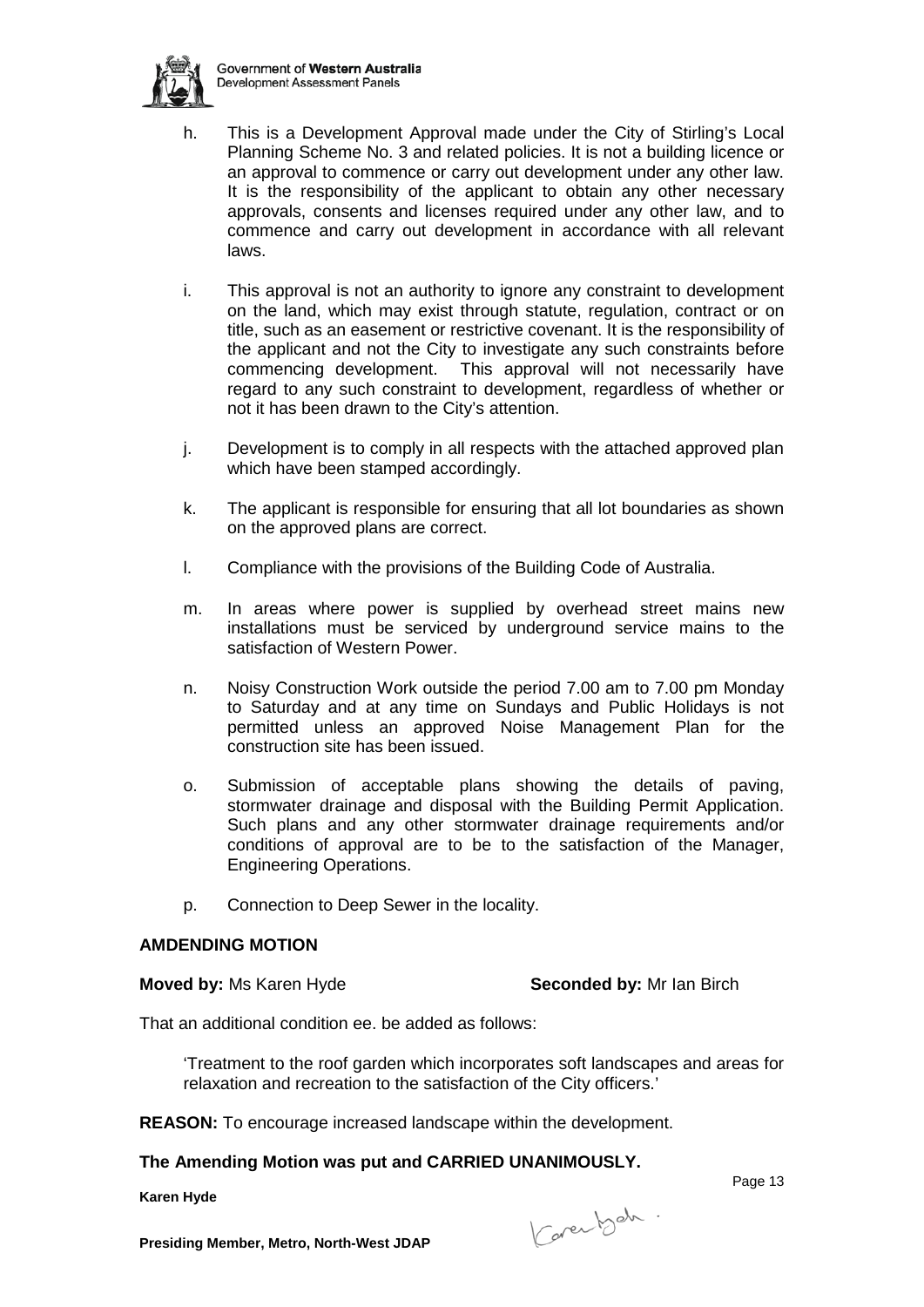

## **AMENDING MOTION**

**Moved by:** Mr Fred Zuideveld **Seconded by:** Mr Ian Birch

That an additional condition ff. be added:

'That revised drawings be submitted demonstrating greater articulation of the southern façade and approved by the City prior to the issue of a building permit.'

**REASON:** To improve the amenity of the design and area, particularly for adjacent residents.

### **The Amending Motion was put and CARRIED UNANIMOUSLY.**

#### **ALTERNATE RECOMMENDATION (AS AMENDED)**

**Moved by:** Mayor Giovanni Italiano **Seconded by:** Cr Rod Willox

That the Metropolitan North-West JDAP resolves to:-

**Approve** DAP Application reference DA14/00213 and accompanying plans (ATTACHMENT 1) with the following conditions:

- a. Notifications on the Certificate of Title of each Strata Lot shall be required to notify prospective purchasers of the ultimate access point from the rear of the property. This notification shall be placed on Certificate of Titles pursuant to 70A of the Transfer of Land Act 1893, and shall read as follows:
	- i. "Ultimate access for this property shall be derived from the rear of the property, ingressing and egressing from The Esplanade".
- b. Unless otherwise specified all costs of and incidental to the satisfaction of these conditions must be paid by the owner including, without limitation, the City's legal costs and all registration fees and stamp duty (if any).
- c. Where the satisfaction of any condition requires the preparation of a notification, such notification shall be prepared by the City's solicitors McLeods & Co. (See Advice Note a.)
- d. Revised plans shall be submitted to Main Roads and the City of Stirling demonstrating how the proposed development can be retrofitted to allow access from the rear of the property. It should also be a requirement of the revised plan to show how the two resident car parking bays impacted by the proposed access from the rear will be relocated and how future and interim services, such as garbage collection, will access the site. This revised plan may be subject to modifications required by the identified authorities and shall be required to be approved prior to work commencing on Lot 156 West Coast Highway.

**Karen Hyde**

Karenbeh.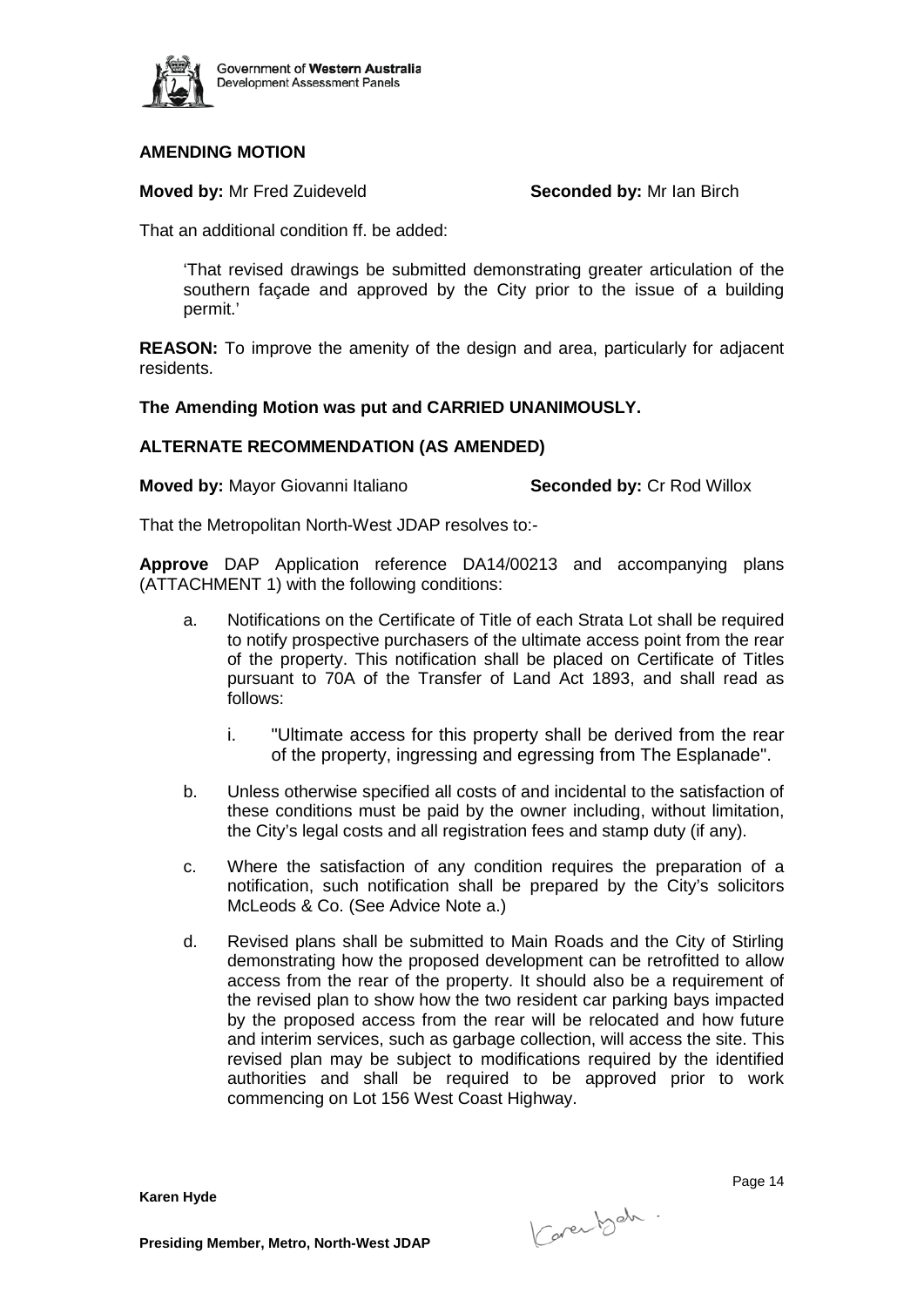

- e. An easement in gross shall be placed on the rear boundary of Lot 156, covering its full length, and be 2.75m in width to create a Right of Way and allow for public access to and from Lot 156 West Coast Highway.
- f. No earthworks or fixed components of the final built structure shall encroach onto or over the land required for the introduction of the ultimate access way.
- g. The applicant shall bond funds with the City of Stirling for the construction and implementation of the Right of Way required for ultimate access to The Esplanade. These funds will need to cover all expenses for the introduction of the Right of Way as constructed over the easement in gross covering Lot 156 West Coast Highway, directly benefitting the applicants Lot.
- h. No stormwater drainage shall be discharged onto the West Coast Highway road reservation.
- i. Any damage done to the existing verge and its vegetation shall be made good at the full expense of the applicant.
- j. Payment of a cash in lieu for car parking contribution (construction cost) of \$62,500 (2.5 bays x \$25,000 in accordance with Clause 6.9.9 (b) of the Local Planning Scheme No.3 and in accordance with the City's Local Planning Policy 5.6 (*Scarborough Redevelopment Zone Design Guidelines*) prior to occupation.
- k. A transport noise assessment in accordance with the WAPC State Planning Policy 5.4 "Road and Rail Transport Noise and Freight Considerations in Land Use Planning" is to be submitted to Main Roads WA. (See Advice Note c.)
- l. The balconies for the first floor and second floor type 1A, 1B and 2 units are to be visually screened not less than 1.6m above the Finished Floor Level to prevent overlooking to the northern neighbouring properties' outdoor living areas.
- m. All privacy screening is to be visually impermeable and to comply in all respects with the requirements of clause 6.4.1 of the Residential Design Codes (Visual Privacy).
- n. The existing footpath is not to be removed or modified in any way.
- o. The provision of two (2) street trees by the City in the verge adjacent to the subject property at the Cost of the landowner. The cost of \$880 is to be paid prior to the issue of a building permit.
- p. A Site Management Plan is to be submitted detail proposals for the safe and efficient management of bulk earthworks and construction management associated with this site to the satisfaction of the Manager of Approvals. The Site Management Plan must also address dust, noise, waste management, storage of materials, traffic, pedestrian and site safety/security. The Site Management Plan is to be complied with for the duration of the construction of the development.

**Karen Hyde**

Karenbeh.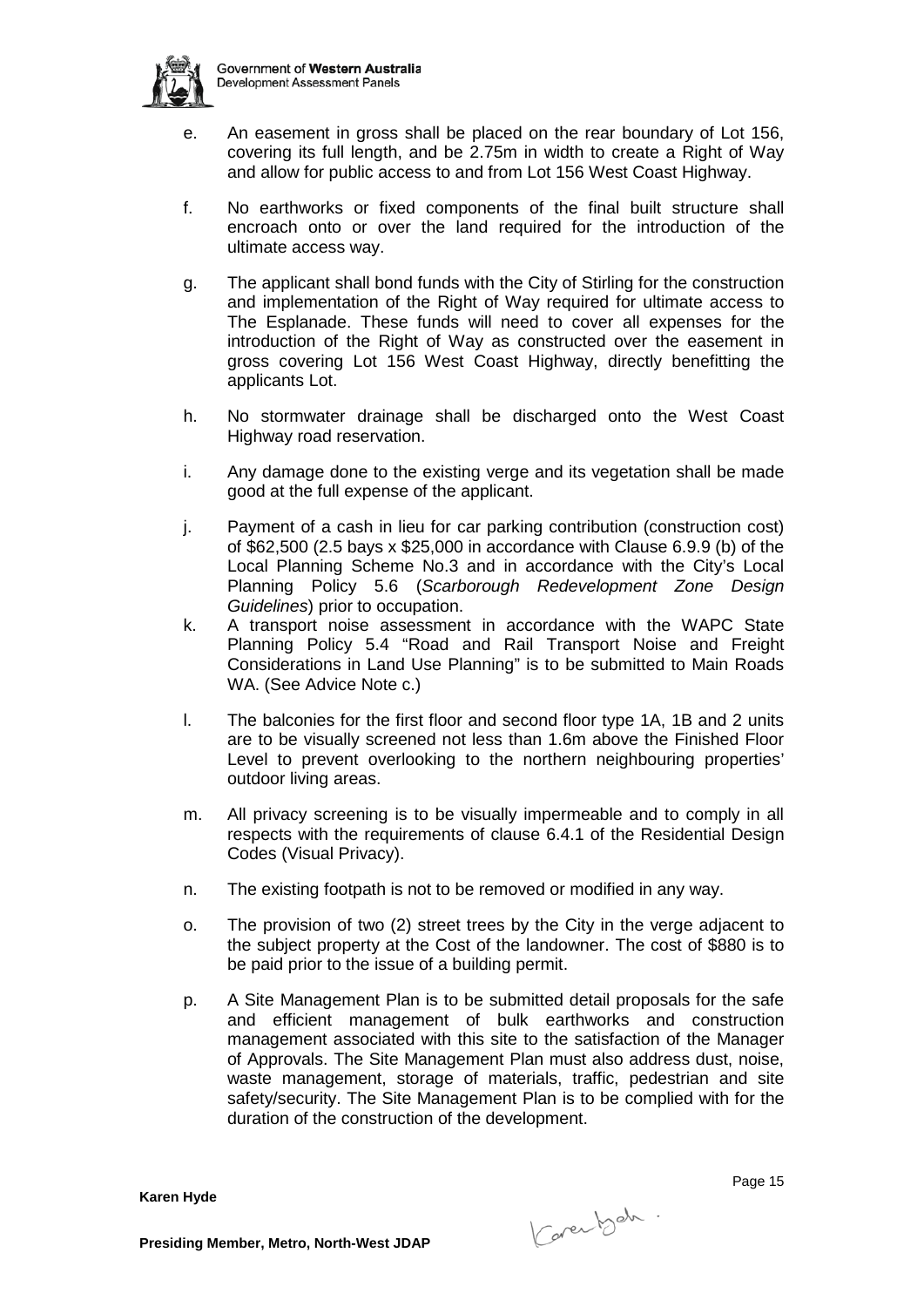

- q. Vehicular parking manoeuvring and circulation areas indicated on the approved plan being sealed and drained, the 23 parking spaces being marked out and maintained in good repair to the satisfaction of the City.
- r. The three (3) visitor parking spaces being provided on site are to be permanently marked for the exclusive use of visitor's parking to the satisfaction of the City.
- s. Pedestrian pathways providing wheelchair accessibility connecting all entries to buildings with the public footpath and car parking areas to the satisfaction of the City.
- t. Adequate lighting being provided to communal pathways and parking areas to the satisfaction of the City.
- u. Any on-site clothes drying facilities being screened from public view.
- v. All driveways, parking and manoeuvring areas are to be constructed of brick paving, drained and maintained to the City's satisfaction. Alternative finishes such as concrete or bitumen are acceptable if it has a decorative type finish to the satisfaction of the City.
- w. No walls fences or letterboxes above 0.75 metres in height to be constructed within 1.5 metres of where;
- i. walls or fences adjoin vehicular access points to the site, or
- ii. a driveway meets a public street, or
- iii. two streets intersect,

unless the further approval of Council is obtained.

- x. All land indicated as landscaped area on the approved plan being developed on practical completion of the building/s to the satisfaction of the City. All landscaped areas are to be maintained in good condition thereafter.
- y. The proposed crossover/s shall be designed and constructed in accordance with the City's Crossover Policy to the satisfaction of the Manager Engineering Operations.
- z. Any existing crossovers not included as part of the proposed development on the approved plan are to be removed. New kerbing and verge to be reinstated to the satisfaction of the City.
- aa. All boundary fencing behind the front setback line is to accord with the provisions of the City's Local Laws pertaining to the provision of a sufficient fence.
- bb. The boundary walls not to exceed the heights shown on the approved drawings. The surface finish of the wall facing a neighbour should be to the satisfaction of the adjoining neighbour or, in the case of a dispute, to the satisfaction of the City.
- cc. All eaves to the proposed development maintain a minimum setback of 750mm from the boundary.

**Karen Hyde**

Karenbeh.

e de la construcción de la construcción de la construcción de la construcción de la construcción de la construcción de la construcción de la construcción de la construcción de la construcción de la construcción de la const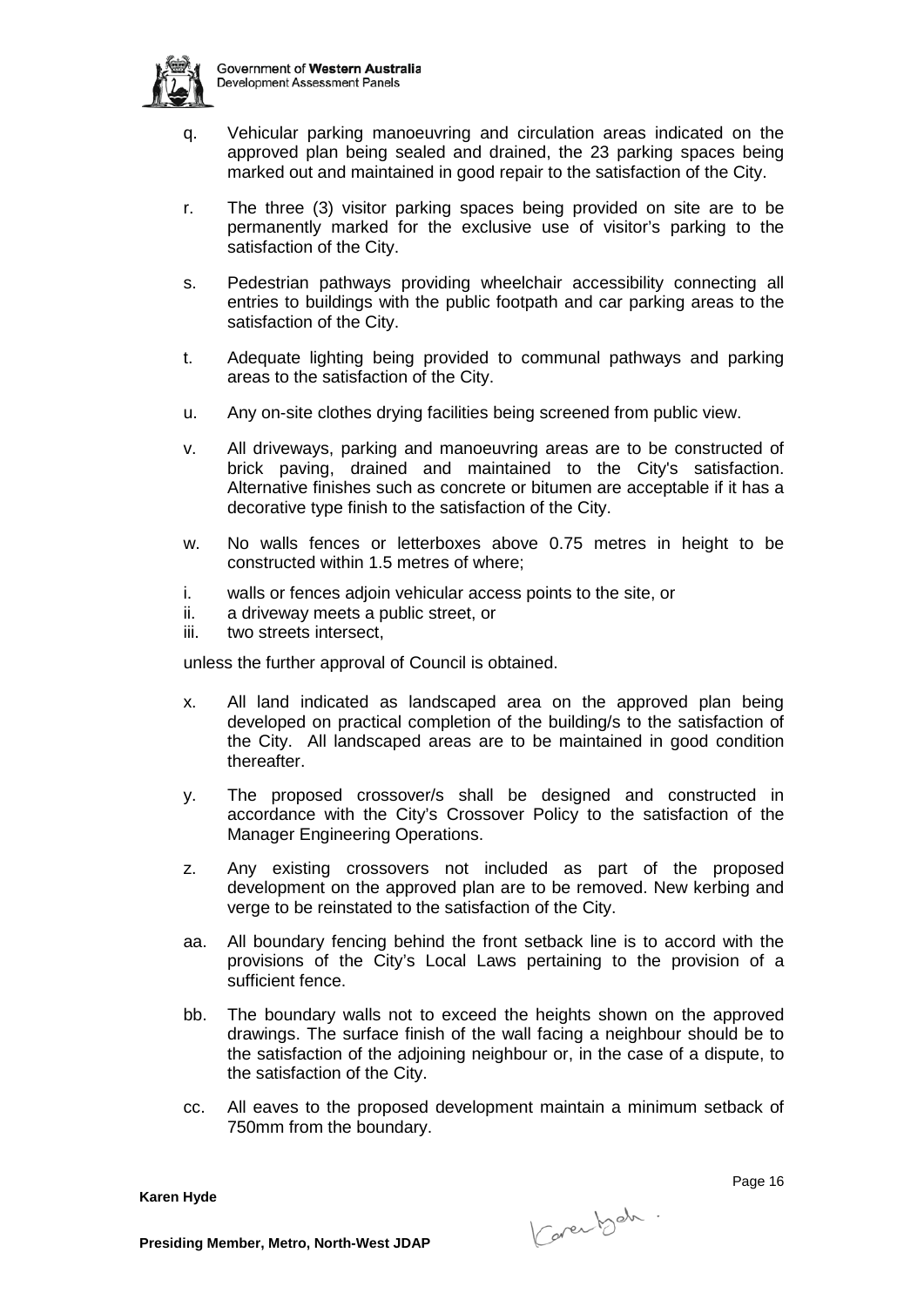

- dd. Stormwater from all roofed and paved areas to be collected and contained on site.
- ee. Treatment to the roof garden which incorporates soft landscapes and areas for relaxation and recreation to the satisfaction of the City officers.
- ff. That revised drawings be submitted demonstrating greater articulation of the southern façade and approved by the City prior to the issue of a building permit

#### **Advice Notes**

- a. In the preparation of any legal agreement or notification required by these conditions, the City's solicitors act for the City. You are advised to take your own legal advice in connection with any documentation prepared in connection with these conditions.
- b. The street address for this development will be: Units 1 20 / HN 285 West Coast Highway, Scarborough: as indicated on the approved plan. On completion of the development, these numbers must be clearly displayed on the letter boxes and be visible from the street
- c. The applicant is advised to liaise with Main Roads WA (9323 4544) with respect to the satisfaction of conditions 'd', 'f', and 'k'.
- d. With regard to condition 'g', the amount to be held as a bond for construction of the rear right-of-way is yet to be confirmed. The amount is to be confirmed prior to the lodgement of a building permit.
- e. If the development the subject of this approval is not substantially commenced within a period of two years, or such other period as specified in the approval after the date of the determination, the approval shall lapse and be of no further effect.
- f. Where an approval has so lapsed, no development shall be carried out without the further approval of the Council having first been sought and obtained.
- g. Except where the land the subject of this approval is the subject of a notice under Clause 32 of the Metropolitan Region Scheme or is reserved by that Scheme, this approval shall be deemed to be an approval under the Metropolitan Region Scheme.
- h. This is a Development Approval made under the City of Stirling's Local Planning Scheme No. 3 and related policies. It is not a building licence or an approval to commence or carry out development under any other law. It is the responsibility of the applicant to obtain any other necessary approvals, consents and licenses required under any other law, and to commence and carry out development in accordance with all relevant laws.
- i. This approval is not an authority to ignore any constraint to development on the land, which may exist through statute, regulation, contract or on title, such as an easement or restrictive covenant. It is the responsibility of the applicant and not the City to investigate any such constraints before commencing development. This approval will not necessarily have

**Karen Hyde**

Karenbeh.

Page 17 (1992) and the contract of the contract of the contract of the contract of the contract of the contract of the contract of the contract of the contract of the contract of the contract of the contract of the contrac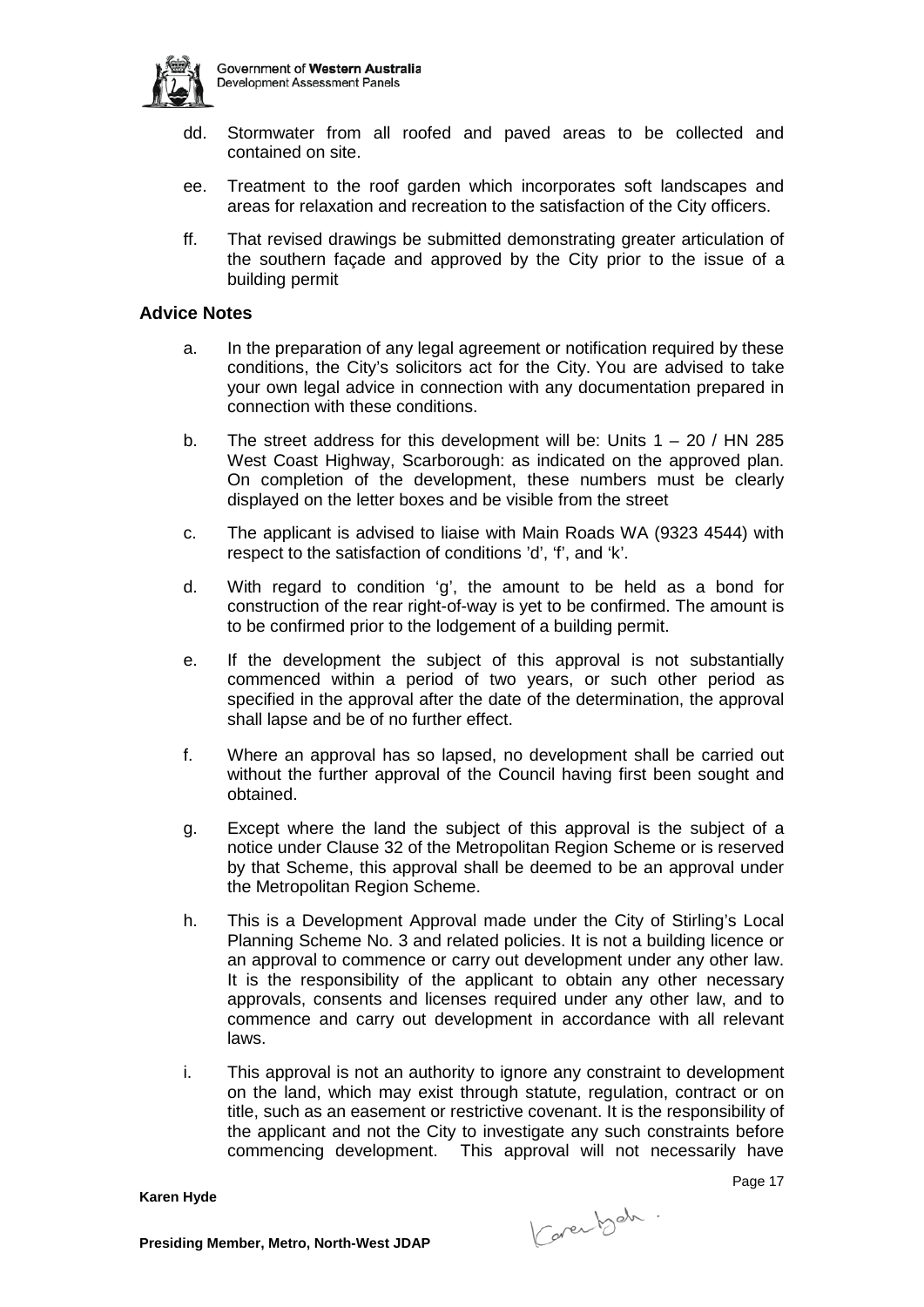

regard to any such constraint to development, regardless of whether or not it has been drawn to the City's attention.

- j. Development is to comply in all respects with the attached approved plan which have been stamped accordingly.
- k. The applicant is responsible for ensuring that all lot boundaries as shown on the approved plans are correct.
- l. Compliance with the provisions of the Building Code of Australia.
- m. In areas where power is supplied by overhead street mains new installations must be serviced by underground service mains to the satisfaction of Western Power.
- n. Noisy Construction Work outside the period 7.00 am to 7.00 pm Monday to Saturday and at any time on Sundays and Public Holidays is not permitted unless an approved Noise Management Plan for the construction site has been issued.
- o. Submission of acceptable plans showing the details of paving, stormwater drainage and disposal with the Building Permit Application. Such plans and any other stormwater drainage requirements and/or conditions of approval are to be to the satisfaction of the Manager, Engineering Operations.
- p. Connection to Deep Sewer in the locality.

**The Alternate Recommendation (as amended) was put and CARRIED UNANIMOUSLY.**

e de la provincia de la provincia de la provincia de la provincia de la provincia de la provincia de la provincia d

**Karen Hyde**

Karenbeh.